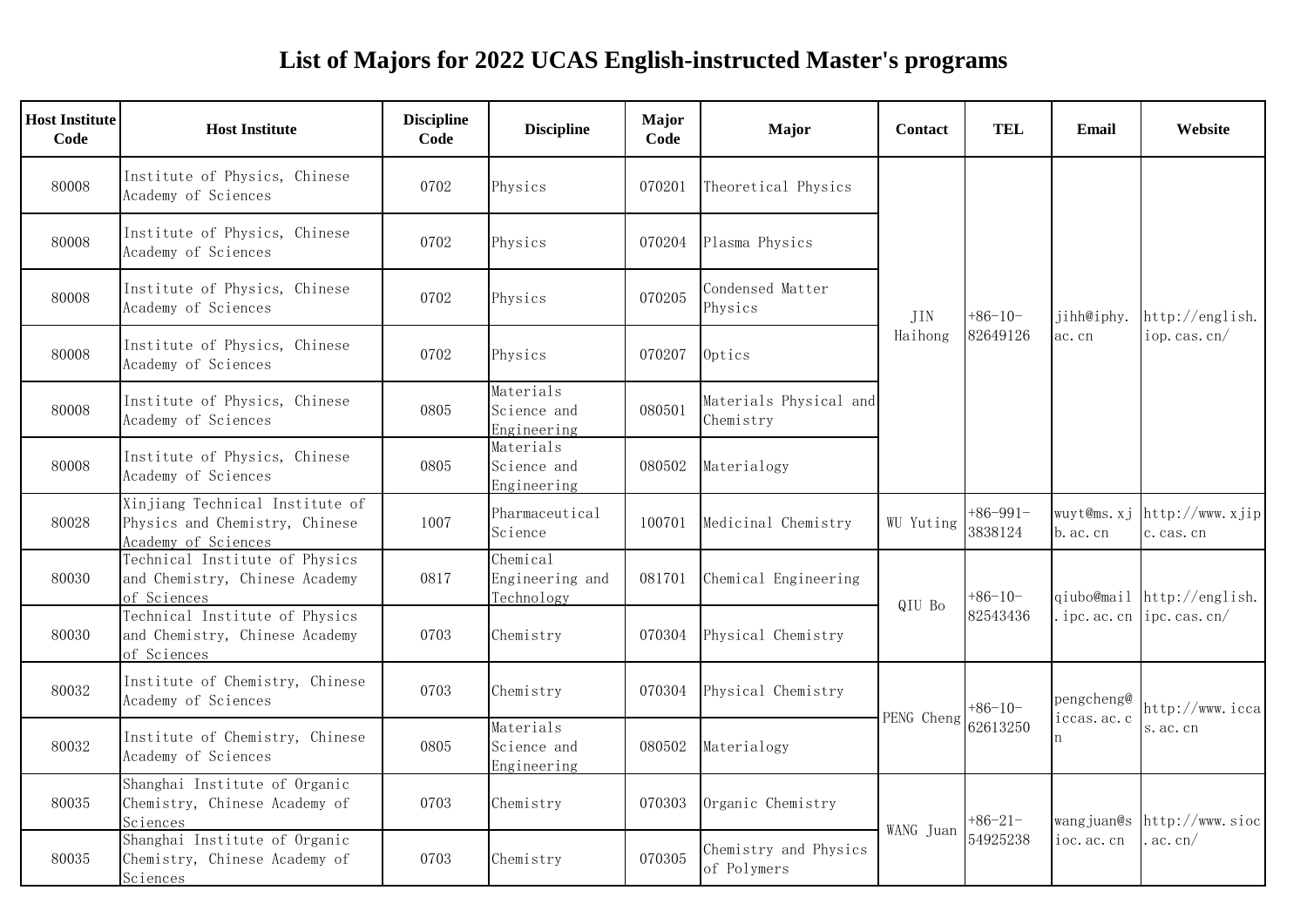| 80038 | Dalian Institute of Chemical<br>Physics, Chinese Academy of                        | 0817 | Chemical<br>Engineering and                 | 081701 | Chemical Engineering                |          |           |            |                                         |
|-------|------------------------------------------------------------------------------------|------|---------------------------------------------|--------|-------------------------------------|----------|-----------|------------|-----------------------------------------|
|       | Sciences<br>Dalian Institute of Chemical                                           |      | Technology<br>Chemical                      |        | Biochemical                         |          |           |            |                                         |
| 80038 | Physics, Chinese Academy of<br>Sciences                                            | 0817 | Engineering and<br>Technology               | 081703 | Engineering                         |          |           |            |                                         |
| 80038 | Dalian Institute of Chemical<br>Physics, Chinese Academy of                        | 0817 | Chemical<br>Engineering and                 | 081705 | Industrial Catalysis                |          |           |            |                                         |
|       | Sciences                                                                           |      | Technology                                  |        |                                     | YANG Hua | +86-411-  | yanghua@di | $\left  \text{http://www.dicp} \right $ |
| 80038 | Dalian Institute of Chemical<br>Physics, Chinese Academy of<br>Sciences            | 0703 | Chemistry                                   | 070303 | Organic Chemistry                   |          | 84379457  | cp. ac. cn | ac. cn/                                 |
| 80038 | Dalian Institute of Chemical<br>Physics, Chinese Academy of<br>Sciences            | 0703 | Chemistry                                   | 070304 | Physical Chemistry                  |          |           |            |                                         |
| 80038 | Dalian Institute of Chemical<br>Physics, Chinese Academy of<br>Sciences            | 0805 | Materials<br>Science and<br>Engineering     | 080501 | Materials Physical and<br>Chemistry |          |           |            |                                         |
| 80041 | Institute of Process<br>Engineering, Chinese Academy of<br>Sciences                | 0817 | Chemical<br>Engineering and<br>Technology   | 081701 | Chemical Engineering                |          |           |            |                                         |
| 80041 | Institute of Process<br>Engineering, Chinese Academy of<br>Sciences                | 0817 | Chemical<br>Engineering and<br>Technology   | 081702 | Chemical Technology                 |          |           |            |                                         |
| 80041 | Institute of Process<br>Engineering, Chinese Academy of<br>Sciences                | 0817 | Chemical<br>Engineering and<br>Technology   | 081703 | Biochemical<br>Engineering          |          |           |            |                                         |
| 80041 | Institute of Process<br>Engineering, Chinese Academy of<br>Sciences                | 0817 | Chemical<br>Engineering and<br>Technology   | 081704 | Applied Chemistry                   | LIA0     | $+86-10-$ |            | wchliao@ip http://www.ipe.              |
| 80041 | Institute of Process<br>Engineering, Chinese Academy of<br>Sciences                | 0817 | Chemical<br>Engineering and<br>Technology   | 081705 | Industrial Catalysis                | Weichen  | 82544960  | e. ac. cn  | cas.cn                                  |
| 80041 | Institute of Process<br>Engineering, Chinese Academy of<br>Sciences                | 0805 | Materials<br>Science and<br>Engineering     | 080502 | Materialogy                         |          |           |            |                                         |
| 80041 | Institute of Process<br>Engineering, Chinese Academy of<br>Sciences                | 0830 | Environmental<br>Science and<br>Engineering | 083001 | Environmental Science               |          |           |            |                                         |
| 80041 | Institute of Process<br>Engineering, Chinese Academy of<br>Sciences                | 0830 | Environmental<br>Science and<br>Engineering | 083002 | Environmental<br>Engineering        |          |           |            |                                         |
| 80042 | Research Center for Eco-<br>Environmental Sciences, Chinese<br>Academy of Sciences | 0830 | Environmental<br>Science and<br>Engineering | 083001 | Environmental Science               |          |           |            |                                         |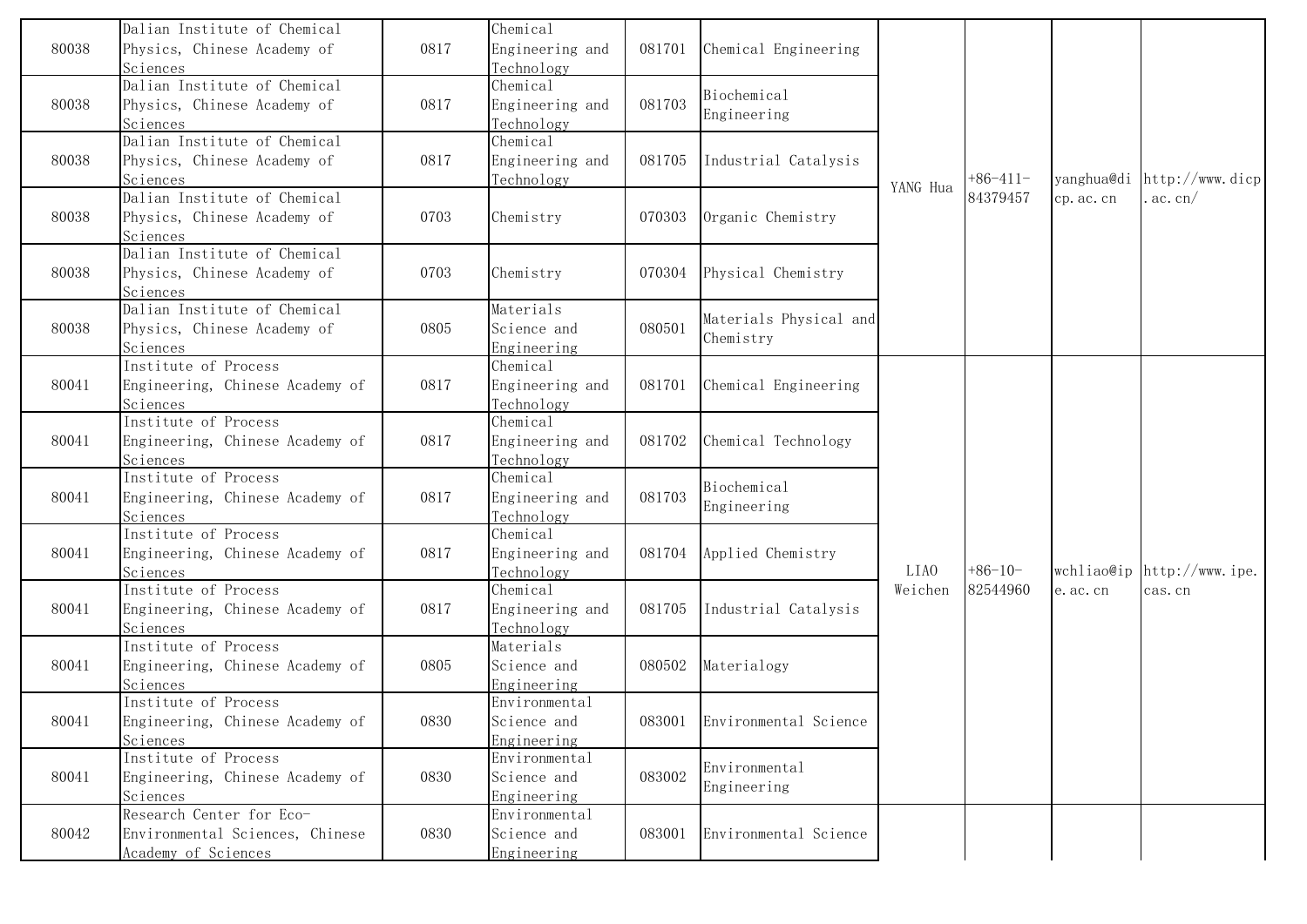| 80042 | Research Center for Eco-<br>Environmental Sciences, Chinese<br>Academy of Sciences                 | 0830 | Environmental<br>Science and<br>Engineering | 083002 | Environmental<br>Engineering                       | FU Shan         | $+86-10-$              |                    | fushan@rce http://english.                       |
|-------|----------------------------------------------------------------------------------------------------|------|---------------------------------------------|--------|----------------------------------------------------|-----------------|------------------------|--------------------|--------------------------------------------------|
| 80042 | Research Center for Eco-<br>Environmental Sciences, Chinese<br>Academy of Sciences                 | 0703 | Chemistry                                   | 070302 | Analytical Chemistry                               |                 | 62849161               | es. ac. cn         | $r$ cees. cas. cn/                               |
| 80042 | Research Center for Eco-<br>Environmental Sciences, Chinese<br>Academy of Sciences                 | 0703 | Chemistry                                   | 070303 | Organic Chemistry                                  |                 |                        |                    |                                                  |
| 80045 | Fujian Institute of Research on<br>the Structure of Matter, Chinese<br>Academy of Sciences         | 0805 | Materials<br>Science and<br>Engineering     | 080501 | Materials Physical and<br>Chemistry                |                 |                        |                    |                                                  |
| 80045 | Fujian Institute of Research on<br>the Structure of Matter, Chinese<br>Academy of Sciences         | 0703 | Chemistry                                   | 070301 | Inorganic Chemistry                                |                 |                        |                    |                                                  |
| 80045 | Fujian Institute of Research on<br>the Structure of Matter, Chinese<br>Academy of Sciences         | 0703 | Chemistry                                   | 070303 | Organic Chemistry                                  |                 |                        | qiuxiaoyin         |                                                  |
| 80045 | Fujian Institute of Research on<br>the Structure of Matter, Chinese<br>Academy of Sciences         | 0703 | Chemistry                                   | 070304 | Physical Chemistry                                 | QIU<br>Xiaoying | $+86-591-$<br>63173388 | g@fjirsm.a<br>c.cn | http://english.<br>f jirsm.cas.cn/               |
| 80045 | Fujian Institute of Research on<br>the Structure of Matter, Chinese<br>Academy of Sciences         | 0710 | Biology                                     | 071010 | Biochemistry and<br>Molecular Biology              |                 |                        |                    |                                                  |
| 80045 | Fujian Institute of Research on<br>the Structure of Matter, Chinese<br>Academy of Sciences         |      |                                             | 085600 | Materials and Chemical<br>Engineering              |                 |                        |                    |                                                  |
| 80045 | Fujian Institute of Research on<br>the Structure of Matter, Chinese<br>Academy of Sciences         |      |                                             | 086000 | Biology and Medicine                               |                 |                        |                    |                                                  |
| 80060 | Institute of Geographic Sciences<br>and Natural Resources Research,<br>Chinese Academy of Sciences | 0830 | Environmental<br>Science and<br>Engineering | 083001 | Environmental Science                              | BAI<br>Yanying  | $+86-10-$<br>64889578  | rr. ac. cn         | baiyy@igsn http://english.<br>igsnrr. cas. $cn/$ |
| 80063 | Institute of Mountain Hazards<br>and Environment, Chinese Academy<br>of Sciences                   | 0713 | Ecology                                     | 071300 | Ecology                                            |                 |                        |                    |                                                  |
| 80063 | Institute of Mountain Hazards<br>and Environment, Chinese Academy<br>of Sciences                   | 0705 | Geography                                   | 070501 | Physical Geography                                 |                 |                        |                    |                                                  |
| 80063 | Institute of Mountain Hazards<br>and Environment, Chinese Academy<br>of Sciences                   | 0705 | Geography                                   | 070502 | Human Geography                                    |                 | $+86-28-$              |                    | 11k1203@im http://english.                       |
| 80063 | Institute of Mountain Hazards<br>and Environment, Chinese Academy<br>of Sciences                   | 0705 | Geography                                   | 070503 | Cartography and<br>Geography Information<br>System | LIU Lieke       | 85233672               | de. ac. cn         | imde. cas. cn/                                   |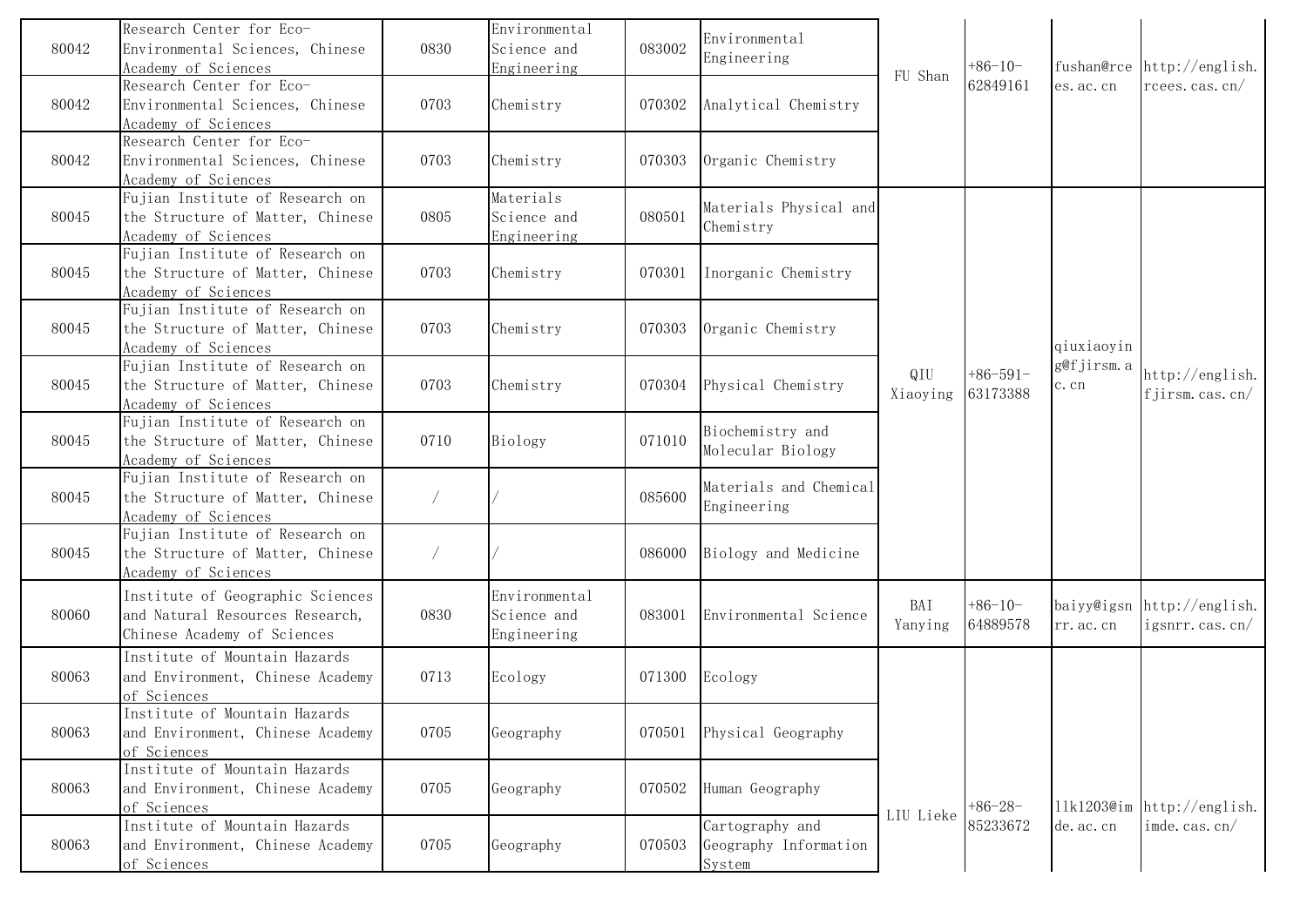| 80063 | Institute of Mountain Hazards<br>and Environment, Chinese Academy<br>of Sciences                                | 0814 | Civil<br>Engineering                        | 081401 | Geotechnical<br>Engineering                        |                                                                                                           |                        |                            |                                                       |
|-------|-----------------------------------------------------------------------------------------------------------------|------|---------------------------------------------|--------|----------------------------------------------------|-----------------------------------------------------------------------------------------------------------|------------------------|----------------------------|-------------------------------------------------------|
| 80063 | Institute of Mountain Hazards<br>and Environment, Chinese Academy<br>of Sciences                                | 0903 | Agriculture<br>Resourses and<br>Environment | 090301 | Soil Science                                       |                                                                                                           |                        |                            |                                                       |
| 80065 | Institute of Geochemistry,<br>Chinese Academy of Sciences                                                       | 0830 | Environmental<br>Science and<br>Engineering | 083001 | Environmental Science                              | WANG Ning                                                                                                 | $+86-851-$<br>85891117 | nwang@vip.<br>gyig. ac. cn | http://english.<br>gyig. cas. cn                      |
| 80069 | South China Sea Institute of<br>Oceanology, Chinese Academy of<br>Sciences                                      | 0707 | Marine Sciences                             | 070701 | Physical Oceanography                              |                                                                                                           |                        |                            |                                                       |
| 80069 | South China Sea Institute of<br>Oceanology, Chinese Academy of<br>Sciences                                      | 0707 | Marine Sciences                             | 070703 | Marine Biology                                     |                                                                                                           | $+86-20-$              | yjs@scsio.                 | http://www.scsi                                       |
| 80069 | South China Sea Institute of<br>Oceanology, Chinese Academy of<br>Sciences                                      | 0707 | Marine Sciences                             | 070704 | Marine Geology                                     | YANG Min                                                                                                  | 89449312               | ac. cn                     | $o.$ ac. cn/                                          |
| 80069 | South China Sea Institute of<br>Oceanology, Chinese Academy of<br>Sciences                                      | 0830 | Environmental<br>Science and<br>Engineering | 083001 | Environmental Science                              |                                                                                                           |                        |                            |                                                       |
| 80080 | School of Mathematical Sciences,<br>University of Chinese Academy of<br>Sciences                                | 0701 | Mathematics                                 | 070103 | Probability and<br>Mathematical<br>Statistics      | ZHANG Dan                                                                                                 | $+86-10-$<br>88256100  | zhangdan@u<br>cas. ac. cn  | https://math.uc<br>as. ac. cn/index.<br>php/en/       |
| 80082 | School of Chemical Sciences,<br>University of Chinese Academy of<br>Sciences                                    | 0703 | Chemistry                                   | 070304 | Physical Chemistry                                 | MAO<br>Lianxia                                                                                            | $+86-10-$<br>69672551  | maolx@ucas<br>ac. cn       | http://chem.ucal<br>s. ac. cn/index. p<br>$hpzh$ -CN/ |
| 80084 | College of Resources and<br>Environment, University of<br>Chinese Academy Sciences                              | 0705 | Geography                                   | 070503 | Cartography and<br>Geography Information<br>System |                                                                                                           | $+86-10-$              | cre@ucas.a                 | http://cre.ucas<br>ac. cn/index. ph                   |
| 80084 | College of Resources and<br>Environment, University of<br>Chinese Academy Sciences                              | 0830 | Environmental<br>Science and<br>Engineering | 083001 | Environmental Science                              | JIA Ping                                                                                                  | 69672954               | c.cn                       | $p/zh$ -CN $/$                                        |
| 80086 | School of Computer Science and<br>Technology, University of<br>Chinese Academy of Sciences                      | 0812 | Computer Science<br>and Technology          | 081203 | Computer Applied<br>Technology                     |                                                                                                           |                        | wujb@ucas.                 | https://scce.uc<br>as. ac. cn/index.                  |
| 80086 | School of Computer Science and<br>Technology, University of<br>Chinese Academy of Sciences                      | 0812 | Computer Science<br>and Technology          | 0812Z1 | Information Security                               | $\begin{tabular}{ c c c c } \hline \text{WU} & \text{Jingbo} & $\circ$ & $\circ$ \\ \hline \end{tabular}$ |                        | ac. cn                     | php/en/                                               |
| 80092 | College of Materials Science and<br>Opto-Electronic Technology,<br>University of Chinese Academy of<br>Sciences | 0805 | Materials<br>Science and<br>Engineering     | 080502 | Materialogy                                        | JIA Ruyuan                                                                                                | $+86-10-$<br>69671750  | jiaruyuan@<br>ucas. ac. cn | http://cmo.ucas <br>ac. cn/index. ph<br>$pzh$ -cn $/$ |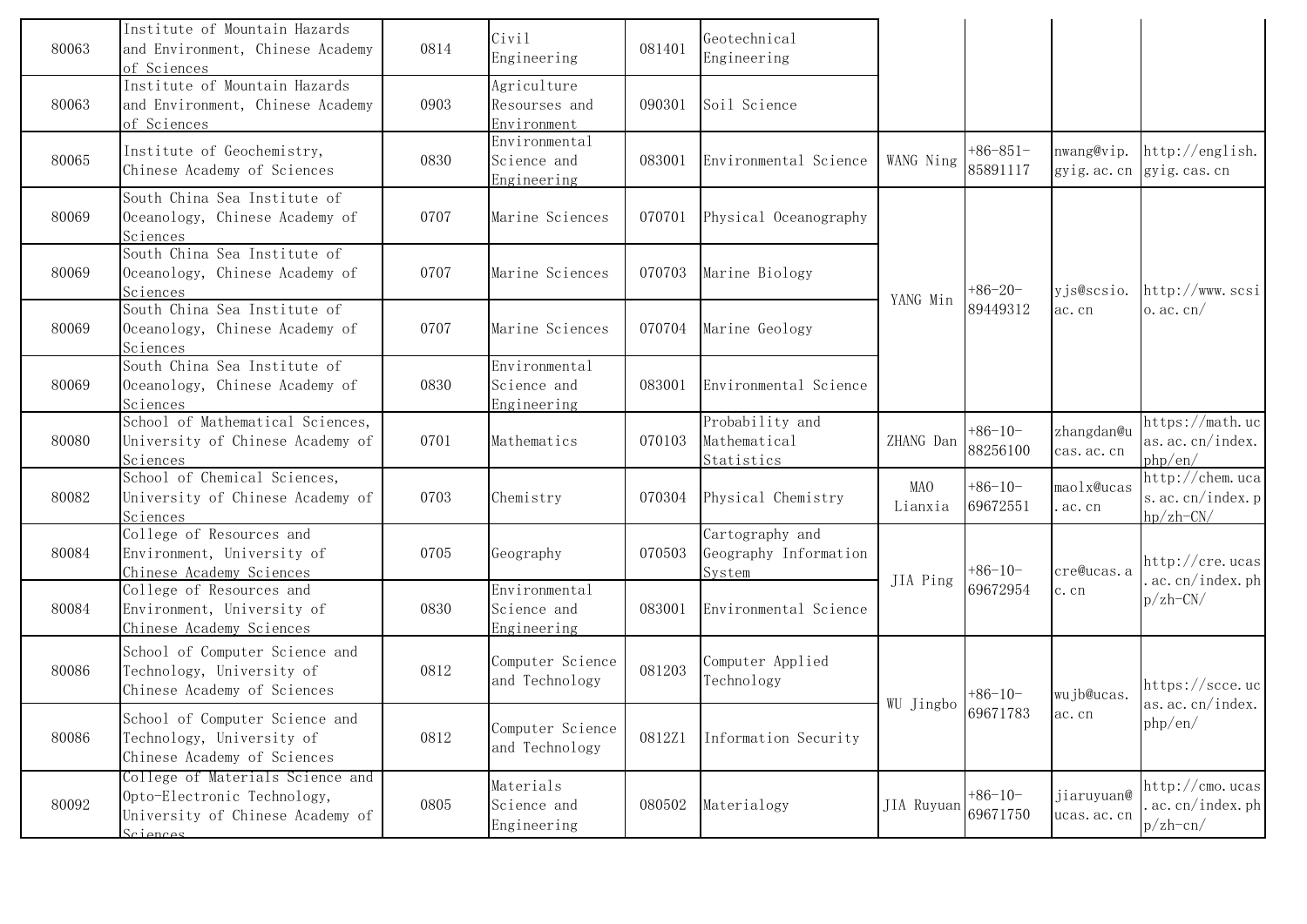| 80102 | Xinjiang Institute of Ecology<br>and Geography, Chinese Academy<br>of Sciences | 0818 | Geological<br>Resources and<br>Geological<br>Fngineering | 081802 | Geodetection and<br>Information Technology         |                                                                                                                                                                                                                                                                           |                        |                                       |                                     |
|-------|--------------------------------------------------------------------------------|------|----------------------------------------------------------|--------|----------------------------------------------------|---------------------------------------------------------------------------------------------------------------------------------------------------------------------------------------------------------------------------------------------------------------------------|------------------------|---------------------------------------|-------------------------------------|
| 80102 | Xinjiang Institute of Ecology<br>and Geography, Chinese Academy<br>of Sciences | 0710 | Biology                                                  | 071001 | Botany                                             |                                                                                                                                                                                                                                                                           |                        |                                       |                                     |
| 80102 | Xinjiang Institute of Ecology<br>and Geography, Chinese Academy<br>of Sciences | 0713 | Ecology                                                  | 071300 | Ecology                                            |                                                                                                                                                                                                                                                                           |                        |                                       |                                     |
| 80102 | Xinjiang Institute of Ecology<br>and Geography, Chinese Academy<br>of Sciences | 0705 | Geography                                                | 070501 | Physical Geography                                 | ZOU Ting                                                                                                                                                                                                                                                                  | $+86-991-$<br>7885476  | xjb. ac. cn ac. cn                    | zouting@ms http://www.egi.          |
| 80102 | Xinjiang Institute of Ecology<br>and Geography, Chinese Academy<br>of Sciences | 0705 | Geography                                                | 070502 | Human Geography                                    |                                                                                                                                                                                                                                                                           |                        |                                       |                                     |
| 80102 | Xinjiang Institute of Ecology<br>and Geography, Chinese Academy<br>of Sciences | 0705 | Geography                                                | 070503 | Cartography and<br>Geography Information<br>System |                                                                                                                                                                                                                                                                           |                        |                                       |                                     |
| 80102 | Xinjiang Institute of Ecology<br>and Geography, Chinese Academy<br>of Sciences | 0830 | Environmental<br>Science and<br>Engineering              | 083001 | Environmental Science                              |                                                                                                                                                                                                                                                                           |                        |                                       |                                     |
| 80103 | Institute of Zoology, Chinese<br>Academy of Sciences                           | 0710 | Biology                                                  | 071002 | Zoology                                            | XIONG Qin                                                                                                                                                                                                                                                                 | $+86-10-$<br>64807107  | xiongqin@i<br>oz. ac. cn              | http://english.<br>$i$ oz. cas. cn/ |
| 80104 | Kunming Institute of Zoology,<br>Chinese Academy of Sciences                   | 0710 | Biology                                                  | 071002 | Zoology                                            |                                                                                                                                                                                                                                                                           |                        |                                       |                                     |
| 80104 | Kunming Institute of Zoology,<br>Chinese Academy of Sciences                   | 0710 | Biology                                                  | 071007 | Genetics                                           | <b>HUANG</b><br>Xuaoyu                                                                                                                                                                                                                                                    | $+86-871-$<br>65110887 | huangxiaoy<br>u@mail.kiz<br>ac.cn     | http://english.<br>kiz.cas.cn/      |
| 80104 | Kunming Institute of Zoology,<br>Chinese Academy of Sciences                   | 0710 | Biology                                                  | 071010 | Biochemistry and<br>Molecular Biology              |                                                                                                                                                                                                                                                                           |                        |                                       |                                     |
| 80105 | Institute of Botany, Chinese<br>Academy of Sciences                            | 0710 | Biology                                                  | 071001 | Botany                                             |                                                                                                                                                                                                                                                                           | $+86-10-$              |                                       | zhaoxuan@i http://english.          |
| 80105 | Institute of Botany, Chinese<br>Academy of Sciences                            | 0713 | Ecology                                                  | 071300 | Ecology                                            | ZHAO Xuan $\begin{vmatrix} 0.06 & 0.06 & 0.06 & 0.06 & 0.06 & 0.06 & 0.06 & 0.06 & 0.06 & 0.06 & 0.06 & 0.06 & 0.06 & 0.06 & 0.06 & 0.06 & 0.06 & 0.06 & 0.06 & 0.06 & 0.06 & 0.06 & 0.06 & 0.06 & 0.06 & 0.06 & 0.06 & 0.06 & 0.06 & 0.06 & 0.06 & 0.06 & 0.06 & 0.06 &$ |                        | bcas. ac. cn $\vert$ ib. cas. cn/     |                                     |
| 80106 | Kunming Institute of Botany,<br>Chinese Academy of Sciences                    | 0710 | Biology                                                  | 071001 | Botany                                             | XIONG<br>Liangqiong 65223034                                                                                                                                                                                                                                              | $+86-871-$             | xiongliang<br>qiong@mail<br>kib.ac.cn | http://english.<br>kib. cas. cn/    |
| 80107 | South China Botanical Garden,<br>Chinese Academy of Sciences                   | 0710 | Biology                                                  | 071001 | Botany                                             |                                                                                                                                                                                                                                                                           |                        |                                       |                                     |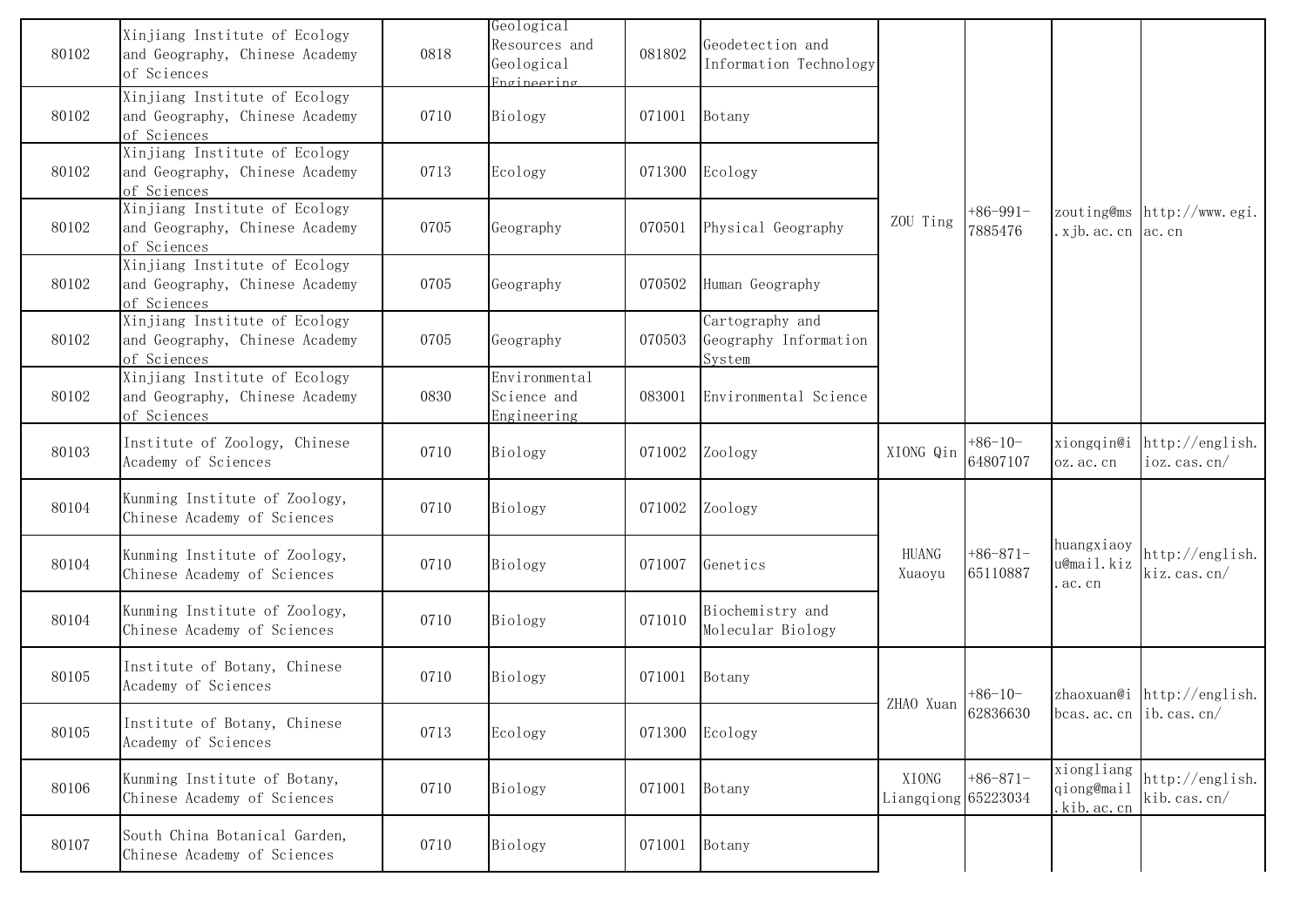| 80107 | South China Botanical Garden,<br>Chinese Academy of Sciences | 0710 | Biology                                     | 071010 | Biochemistry and<br>Molecular Biology | LI Ruihong        | $+86-20-$<br>37252851 |                                     | liruihong@ http://english.<br>scbg. ac. cn $\vert$ scib. ac. cn/ |
|-------|--------------------------------------------------------------|------|---------------------------------------------|--------|---------------------------------------|-------------------|-----------------------|-------------------------------------|------------------------------------------------------------------|
| 80107 | South China Botanical Garden,<br>Chinese Academy of Sciences | 0713 | Ecology                                     | 071300 | Ecology                               |                   |                       |                                     |                                                                  |
| 80108 | Wuhan Botanical Garden, Chinese<br>Academy of Sciences       | 0710 | Biology                                     | 071001 | Botany                                | SHAO Xu           | $+86-27-$             |                                     | shaoxu@wbg http://www.wbg.                                       |
| 80108 | Wuhan Botanical Garden, Chinese<br>Academy of Sciences       | 0713 | Ecology                                     | 071300 | Ecology                               |                   | 87700875              | cas.cn                              | $\cos$ . $\cos$                                                  |
| 80110 | Chengdu Institute of Biology,<br>Chinese Academy of Sciences | 0710 | Biology                                     | 071001 | Botany                                |                   |                       |                                     |                                                                  |
| 80110 | Chengdu Institute of Biology,<br>Chinese Academy of Sciences | 0710 | Biology                                     | 071002 | Zoology                               |                   |                       |                                     |                                                                  |
| 80110 | Chengdu Institute of Biology,<br>Chinese Academy of Sciences | 0710 | Biology                                     | 071005 | Microbiology                          |                   |                       |                                     |                                                                  |
| 80110 | Chengdu Institute of Biology,<br>Chinese Academy of Sciences | 0713 | Ecology                                     | 071300 | Ecology                               | ZHANG<br>Ningxuan | $+86-28-$<br>82890953 | zhangnx@ci<br>$\mathbf{b}$ . ac. cn | http://www.cib.<br>ac. cn/                                       |
| 80110 | Chengdu Institute of Biology,<br>Chinese Academy of Sciences | 0830 | Environmental<br>Science and<br>Engineering | 083001 | Environmental Science                 |                   |                       |                                     |                                                                  |
| 80110 | Chengdu Institute of Biology,<br>Chinese Academy of Sciences | 1007 | Pharmaceutical<br>Science                   | 100701 | Medicinal Chemistry                   |                   |                       |                                     |                                                                  |
| 80110 | Chengdu Institute of Biology,<br>Chinese Academy of Sciences | 1007 | Pharmaceutical<br>Science                   | 100706 | Pharmacology                          |                   |                       |                                     |                                                                  |
| 80113 | Institute of Microbiology,<br>Chinese Academy of Sciences    | 0710 | Biology                                     | 071005 | Microbiology                          |                   |                       |                                     |                                                                  |
| 80113 | Institute of Microbiology,<br>Chinese Academy of Sciences    | 0710 | Biology                                     | 071007 | Genetics                              |                   |                       |                                     |                                                                  |
| 80113 | Institute of Microbiology,<br>Chinese Academy of Sciences    | 0710 | Biology                                     | 071010 | Biochemistry and<br>Molecular Biology | CHENG Hao         | $+86-10-$             | chengh@im.                          | http://english.                                                  |
| 80113 | Institute of Microbiology,<br>Chinese Academy of Sciences    | 0710 | Biology                                     | 0710J3 | Bioinformatics                        |                   | 64807463              | ac.cn                               | im. cas. $cn/$                                                   |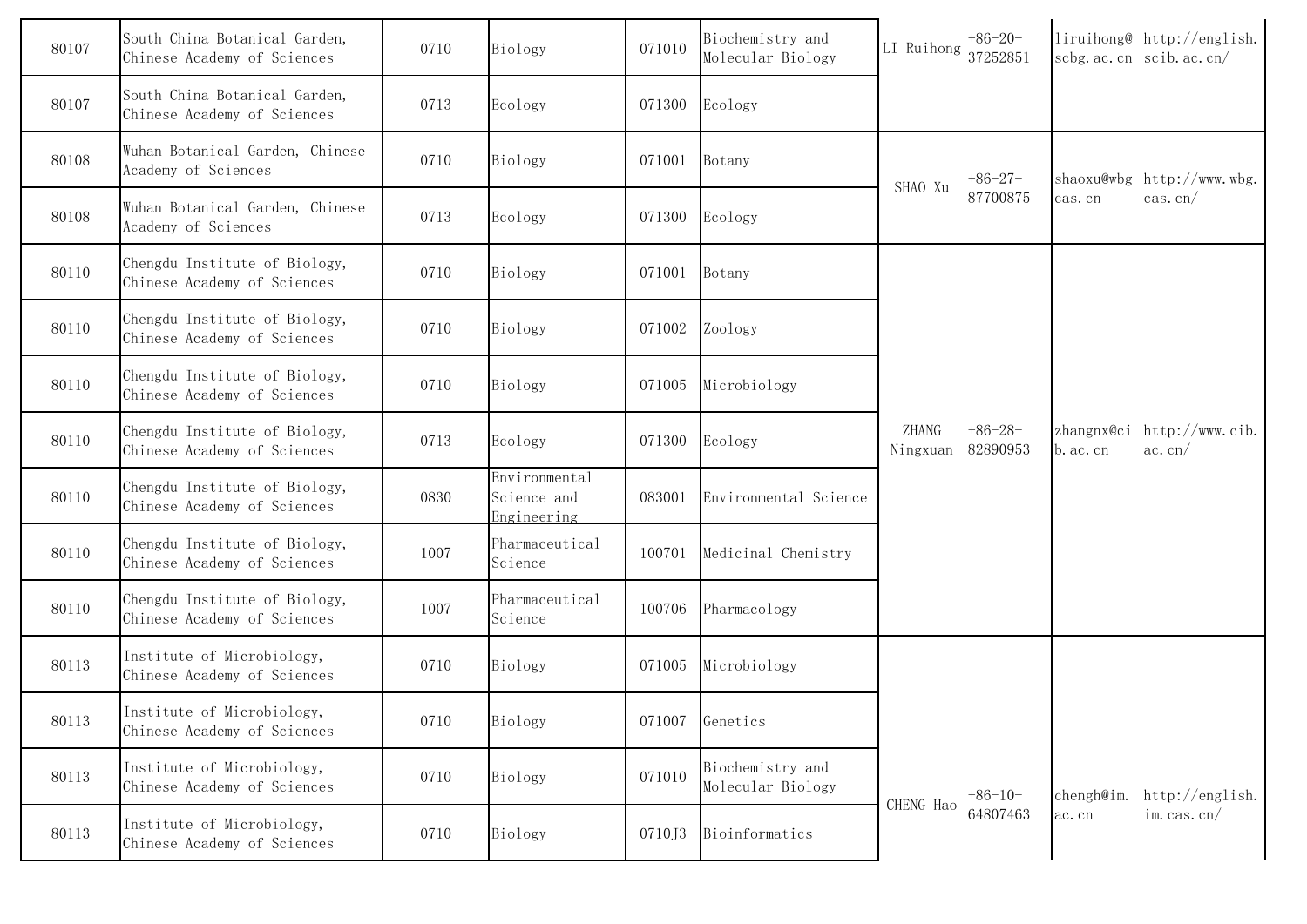| 80113 | Institute of Microbiology,<br>Chinese Academy of Sciences                  | 1001 | Basic Medicine                  | 100102 | Immunology                            |                 |                       |                         |                               |
|-------|----------------------------------------------------------------------------|------|---------------------------------|--------|---------------------------------------|-----------------|-----------------------|-------------------------|-------------------------------|
| 80113 | Institute of Microbiology,<br>Chinese Academy of Sciences                  | 1001 | Basic Medicine                  | 100103 | Pathologenic Organisms                |                 |                       |                         |                               |
| 80119 | Institute of Hydrobiology,<br>Chinese Academy of Sciences                  | 0710 | Biology                         | 071002 | Zoology                               |                 |                       |                         |                               |
| 80119 | Institute of Hydrobiology,<br>Chinese Academy of Sciences                  | 0710 | Biology                         | 071004 | Hydrobiology                          | LIA0<br>Caiping | $+86-27-$<br>68780052 | @ihb. ac. cn $ ac. cn $ | caiping $824$ http://www.ihb. |
| 80119 | Institute of Hydrobiology,<br>Chinese Academy of Sciences                  | 0710 | Biology                         | 071007 | Genetics                              |                 |                       |                         |                               |
| 80123 | Shanghai Institute of Materia<br>Medica, Chinese Academy of<br>Sciences    | 1007 | Pharmaceutical<br>Science       | 100701 | Medicinal Chemistry                   |                 |                       |                         |                               |
| 80123 | Shanghai Institute of Materia<br>Medica, Chinese Academy of<br>Sciences    | 1007 | Pharmaceutical<br>Science       | 100702 | Pharmaceutics                         |                 |                       |                         |                               |
| 80123 | Shanghai Institute of Materia<br>Medica, Chinese Academy of<br>Sciences    | 1007 | Pharmaceutical<br>Science       | 100704 | Pharmaceutical<br>Analysis            |                 | $+86-21-$             |                         | jinfeng@si http://english.    |
| 80123 | Shanghai Institute of Materia<br>Medica, Chinese Academy of<br>Sciences    | 1007 | Pharmaceutical<br>Science       | 100706 | Pharmacology                          | JIN Feng        | 50805910              | mm. ac. cn              | simm.cas.cn/                  |
| 80123 | Shanghai Institute of Materia<br>Medica, Chinese Academy of<br>Sciences    | 1007 | Pharmaceutical<br>Science       | 1007Z1 | Drug Design                           |                 |                       |                         |                               |
| 80123 | Shanghai Institute of Materia<br>Medica, Chinese Academy of<br>Sciences    | 1008 | Traditional<br>Chinese Medicine | 100800 | Traditional Chinese<br>Medicine       |                 |                       |                         |                               |
| 80124 | Wuhan Institute of Virology,<br>Chinese Academy of Sciences                | 0710 | Biology                         | 071010 | Biochemistry and<br>Molecular Biology |                 | $+86-27-$             |                         | yjs@wh.iov http://www.whio    |
| 80124 | Wuhan Institute of Virology,<br>Chinese Academy of Sciences                | 0710 | Biology                         | 071005 | Microbiology                          | HE Man          | 87198366              | . cn                    | $v$ . ac. cn/                 |
| 80128 | Xishuangbanna Tropical Botanical<br>Garden, Chinese Academy of<br>Sciences | 0710 | Biology                         | 071001 | Botany                                | DAO Yihang      | $+86-691-$            |                         | daoyihang@ http://www.xtbg    |
| 80128 | Xishuangbanna Tropical Botanical<br>Garden, Chinese Academy of<br>Sciences | 0713 | Ecology                         | 071300 | Ecology                               |                 | 8713001               | xtbg. ac. cn . ac. cn/  |                               |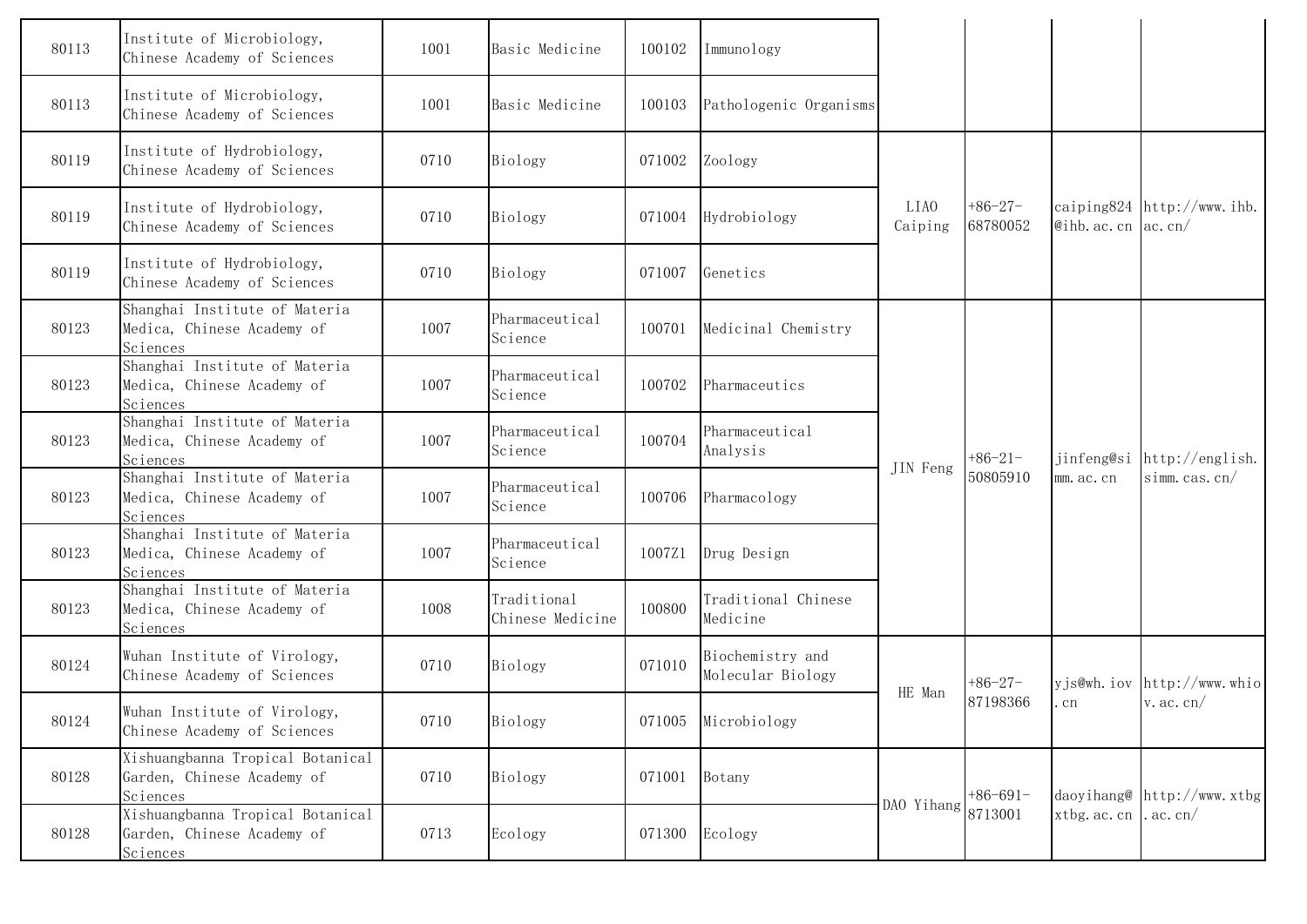| 80135 | Institute of Engineering<br>Thermophysics, Chinese Academy<br>of Sciences                                                            | 0830 | Environmental<br>Science and<br>Engineering | 083001 | Environmental Science                 | YANG             | $+86-10-$             |                                            | yangyz@iet https://english             |
|-------|--------------------------------------------------------------------------------------------------------------------------------------|------|---------------------------------------------|--------|---------------------------------------|------------------|-----------------------|--------------------------------------------|----------------------------------------|
| 80135 | Institute of Engineering<br>Thermophysics, Chinese Academy<br>of Sciences                                                            | 0830 | Environmental<br>Science and<br>Engineering | 083002 | Environmental<br>Engineering          | Yuanzhi          | 82543117              | cn                                         | iet.cas.cn/                            |
| 80156 | Center for Agricultural<br>Resources Research, Institute of<br>Genetics and Developmental<br>Biology, Chinese Academy of             | 0710 | Biology                                     | 071007 | Genetics                              | WANG             | $+86-311-$            |                                            | yzb@sjziam http://www.sjzi             |
| 80156 | Seiences<br>Center for Agricultural<br>Resources Research, Institute of<br>Genetics and Developmental<br>Biology, Chinese Academy of | 0713 | Ecology                                     | 071300 | Ecology                               | Yanmei           | 85801050              | ac. cn                                     | am. cas. $cn/$                         |
| 80158 | Institute of Earth Environment,<br>Chinese Academy of Sciences                                                                       | 0830 | Environmental<br>Science and<br>Engineering | 083001 | Environmental Science                 | ZHANG<br>Yingwen | $+86-29-$<br>62336236 | zyw@loess.<br>$1\log$ ac. cn   a. cas. cn/ | http://www.ieex                        |
| 80173 | National Center for Nanoscience<br>and Technology                                                                                    | 0710 | Biology                                     | 0710J1 | Nanoscience and<br>Nanotechnology     |                  |                       |                                            |                                        |
| 80173 | National Center for Nanoscience<br>and Technology                                                                                    | 0702 | Physics                                     | 0702J1 | Nanoscience and<br>Technology         | YOU Jia          | $+86-10-$             |                                            | youj@nanoc http://www.nano<br>ctr. cn/ |
| 80173 | National Center for Nanoscience<br>and Technology                                                                                    | 0703 | Chemistry                                   | 0703J1 | Nanoscience and<br>Nanotechnology     |                  | 82543386              | tr.cn                                      |                                        |
| 80173 | National Center for Nanoscience<br>and Technology                                                                                    | 0805 | Materials<br>Science and<br>Engineering     | 0805J1 | Nanoscience and<br>Technology         |                  |                       |                                            |                                        |
| 80174 | Ningbo Institute of Materials<br>Technology & Engineering,<br>Chinese Academy of Sciences                                            | 0703 | Chemistry                                   | 070304 | Physical Chemistry                    | LV               | $+86-574-$            | lvxiaotian<br>@nimte.ac.                   | http://www.nimt                        |
| 80174 | Ningbo Institute of Materials<br>Technology & Engineering,<br>Chinese Academy of Sciences                                            | 0805 | Materials<br>Science and<br>Engineering     | 080501 | Materials Physical and<br>Chemistry   | Xiaotian         | 87606082              | cn                                         | $e$ . ac. cn/                          |
| 80175 | Guangzhou Institutes of<br>Biomedicine and Health, Chinese<br>Academy of Sciences                                                    | 1007 | Pharmaceutical<br>Science                   | 100701 | Medicinal Chemistry                   |                  |                       |                                            |                                        |
| 80175 | Guangzhou Institutes of<br>Biomedicine and Health, Chinese<br>Academy of Sciences                                                    | 0710 | Biology                                     | 071009 | Cell Biology                          | ZHENG<br>Qunfang | $+86-20-$<br>32015351 | zheng_qunf<br>ang@gibh.a<br>c.cn           | http://www.gibh<br>cas.cn/             |
| 80175 | Guangzhou Institutes of<br>Biomedicine and Health, Chinese<br>Academy of Sciences                                                    | 0710 | Biology                                     | 071010 | Biochemistry and<br>Molecular Biology |                  |                       |                                            |                                        |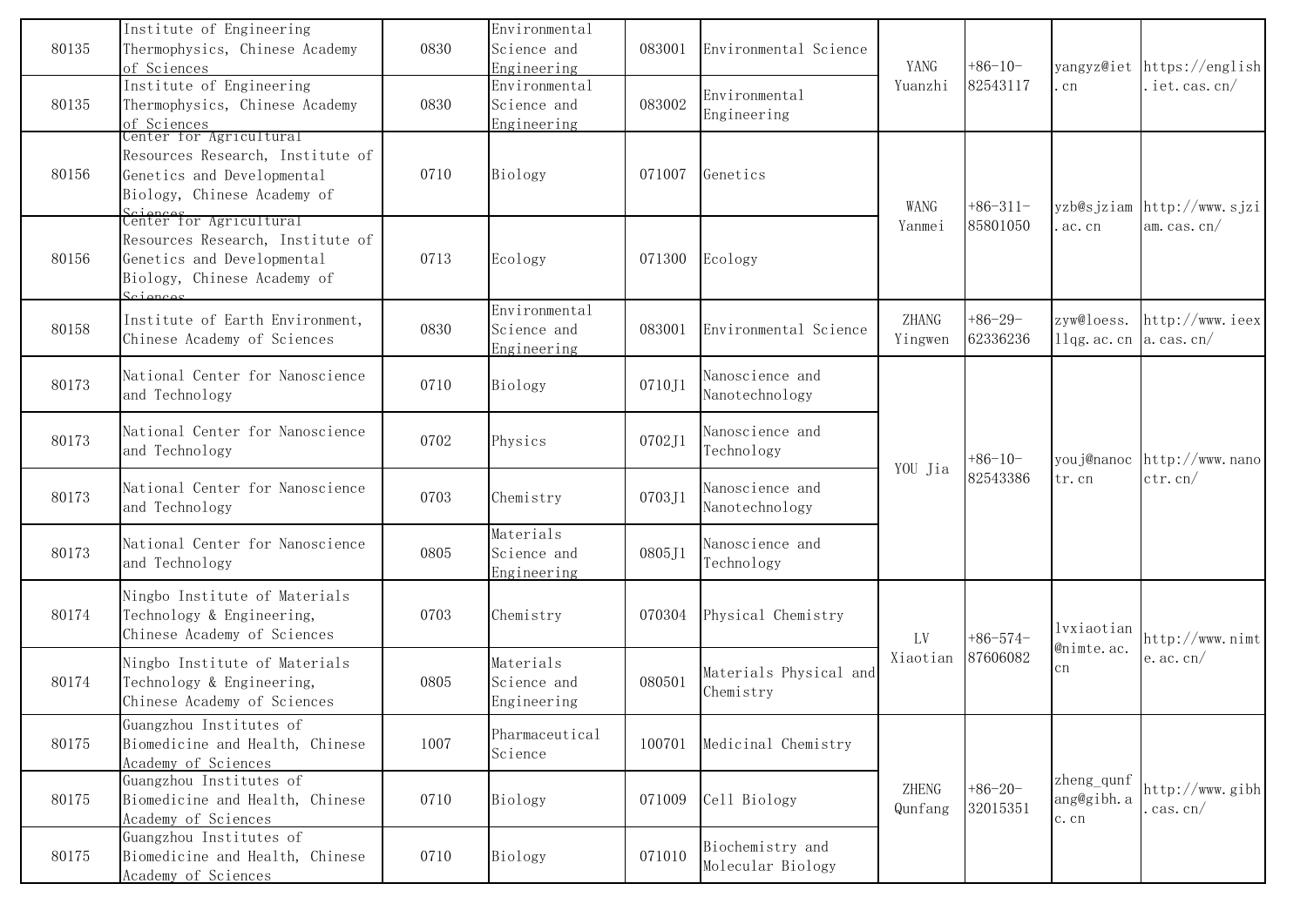| 80176 | Institut Pasteur of Shanghai,<br>Chinese Academy of Sciences                                | 0710 | Biology                                   | 071005 | Microbiology                                      | WANG Hui    | $+86-21-$<br>54923013  | hwang@ips.<br>ac.cn | http://english.<br>shanghaipasteur<br>$\cos$ . $\cos$ |
|-------|---------------------------------------------------------------------------------------------|------|-------------------------------------------|--------|---------------------------------------------------|-------------|------------------------|---------------------|-------------------------------------------------------|
| 80177 | Shenzhen Institute of Advanced<br>Technology, Chinese Academy of<br>Sciences                | 0710 | Biology                                   | 071010 | Biochemistry and<br>Molecular Biology             |             |                        |                     |                                                       |
| 80177 | Shenzhen Institute of Advanced<br>Technology, Chinese Academy of<br>Sciences                | 0703 | Chemistry                                 | 070304 | Physical Chemistry                                |             |                        |                     |                                                       |
| 80177 | Shenzhen Institute of Advanced<br>Technology, Chinese Academy of<br>Sciences                | 0703 | Chemistry                                 | 0703Z1 | Chemical Biology                                  |             |                        |                     |                                                       |
| 80177 | Shenzhen Institute of Advanced<br>Technology, Chinese Academy of<br>Sciences                | 0703 | Chemistry                                 | 070305 | Chemistry and Physics<br>of Polymers              | Dai Luer    | $+86-755-$<br>86564149 | t.ac.cn             | le.dai@sia http://english.<br>siat.cas.cn/            |
| 80177 | Shenzhen Institute of Advanced<br>Technology, Chinese Academy of<br>Sciences                | 0811 | Control Science<br>and Engineering        | 081104 | Pattern Recognition<br>and Intelligent<br>Systems |             |                        |                     |                                                       |
| 80177 | Shenzhen Institute of Advanced<br>Technology, Chinese Academy of<br>Sciences                | 0812 | Computer Science<br>and Technology        | 081203 | Computer Applied<br>Technology                    |             |                        |                     |                                                       |
| 80177 | Shenzhen Institute of Advanced<br>Technology, Chinese Academy of<br>Sciences                | 0831 | Biomedical<br>Engineering                 |        |                                                   |             |                        |                     |                                                       |
| 80179 | Qingdao Institute of Bioenergy<br>and Bioprocess Technology,<br>Chinese Academy of Sciences | 0710 | Biology                                   | 071005 | Microbiology                                      |             |                        |                     |                                                       |
| 80179 | Qingdao Institute of Bioenergy<br>and Bioprocess Technology,<br>Chinese Academy of Sciences | 0817 | Chemical<br>Engineering and<br>Technology | 081701 | Chemical Engineering                              |             |                        |                     |                                                       |
| 80179 | Qingdao Institute of Bioenergy<br>and Bioprocess Technology,<br>Chinese Academy of Sciences | 0817 | Chemical<br>Engineering and<br>Technology | 081703 | Biochemical<br>Engineering                        | <b>CHEN</b> | $+86-532-$             |                     | chenyy@qib $\frac{h}{h}$ ttp://www.qibe               |
| 80179 | Qingdao Institute of Bioenergy<br>and Bioprocess Technology,<br>Chinese Academy of Sciences | 0710 | Biology                                   | 071010 | Biochemistry and<br>Molecular Biology             | Yunyan      | 80662787               | ebt. ac. cn         | bt. cas. cn                                           |
| 80179 | Qingdao Institute of Bioenergy<br>and Bioprocess Technology,<br>Chinese Academy of Sciences | 0805 | Materials<br>Science and<br>Engineering   | 080501 | Materials Physical and<br>Chemistry               |             |                        |                     |                                                       |
| 80179 | Qingdao Institute of Bioenergy<br>and Bioprocess Technology,<br>Chinese Academy of Sciences | 0805 | Materials<br>Science and<br>Engineering   | 080502 | Materialogy                                       |             |                        |                     |                                                       |